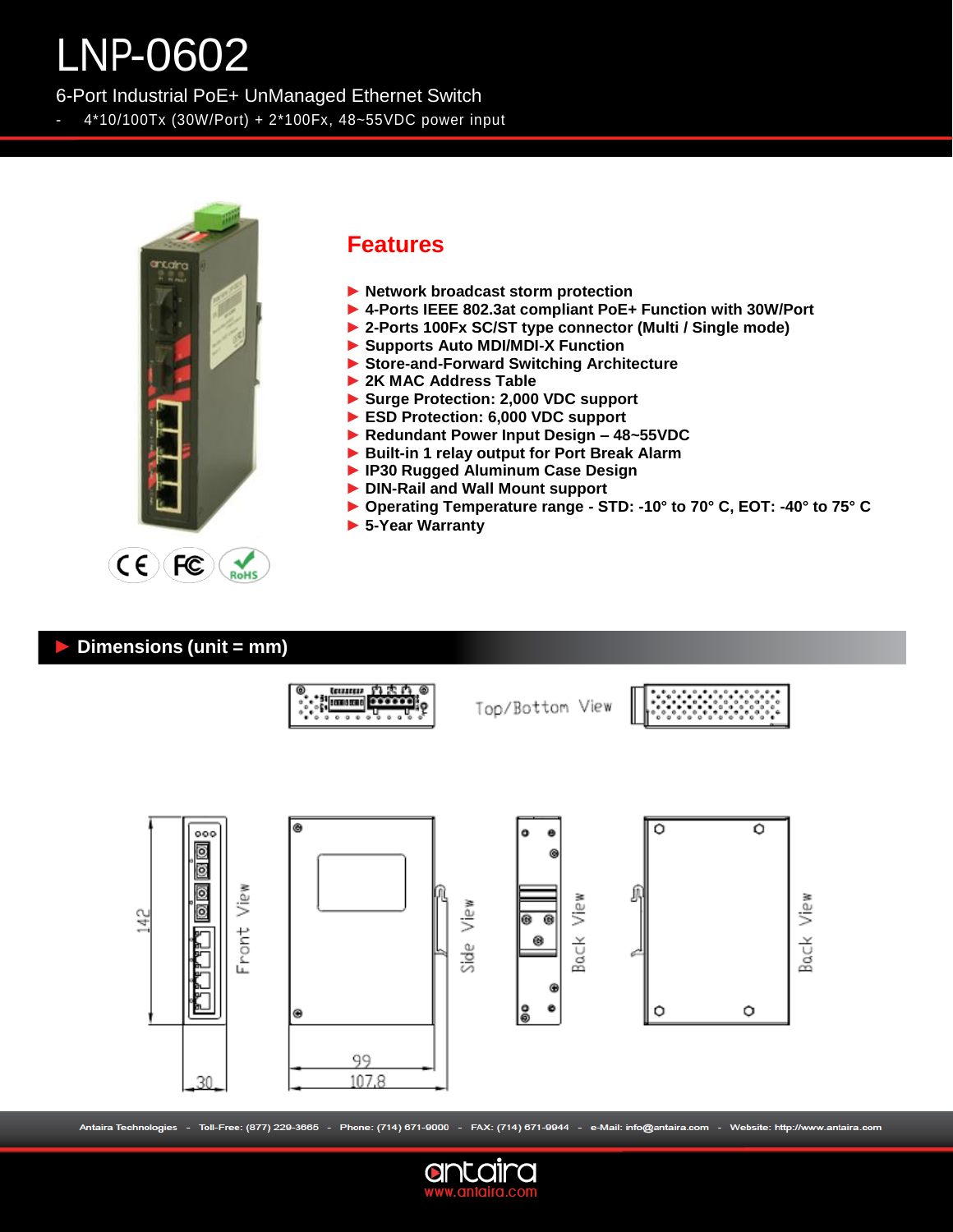## $\blacktriangleright$  Specifications

| <b>Technology</b>                  |                                                                                                                                                      |
|------------------------------------|------------------------------------------------------------------------------------------------------------------------------------------------------|
| <b>Standards</b>                   | IEEE 802.3 10BaseT Ethernet<br>IEEE 802.3u 100BaseTX Fast Ethernet<br>IEEE 802.3x Flow Control and Back-Pressure<br>IEEE 802.3at Power over Ethernet |
| <b>Processing Type</b>             | Store and Forward                                                                                                                                    |
| Protocol                           | CSMA/CD                                                                                                                                              |
| <b>Flow Control</b>                | IEEE 802.3x flow control, back pressure flow control                                                                                                 |
| <b>Switch Properties</b>           |                                                                                                                                                      |
| <b>Switch Architecture</b>         | Back-Plane (Switching Fabric): 1.0Gbps<br>Packet Throughput Ability (Full-Duplex): 1.488Mpps @ 64bytes                                               |
| <b>Transfer Rate</b>               | 14,880pps for Ethernet Port<br>148,800pps for Fast Ethernet Port                                                                                     |
| <b>MAC Table size</b>              | 2K                                                                                                                                                   |
| <b>Interface</b>                   |                                                                                                                                                      |
| <b>RJ45 Ports</b>                  | 10/100BaseT(X) auto negotiation speed, Full/Half duplex mode, and auto MDI/MDI-X connection<br>$4*10/100Tx (PoE+) + 1*10/100Tx$                      |
| PoE Pin Out                        | V-, V-, V+, V+ for pin 1, 2, 3, 6 (Endspan, MDI-X Alternative A)                                                                                     |
| <b>Fiber Port</b>                  | 2*100Fx SC/ST type connector<br>Multi-mode (2Km) - 50/125um ~ 62.5/125um,<br>Single-mode (30Km) - 9/125um ~ 10/125um                                 |
| Wavelength                         | 1310nm (Multi-mode and Single-mode)                                                                                                                  |
| <b>Power Requirements</b>          |                                                                                                                                                      |
| <b>Input Voltage</b>               | 48~55VDC, Redundant Input                                                                                                                            |
| <b>Overload Current Protection</b> | Slow-Blown Fuse                                                                                                                                      |
| <b>Connection</b>                  | 1 removable 4-contact terminal block                                                                                                                 |
| <b>Reverse Polarity Protection</b> | Yes                                                                                                                                                  |
| <b>PoE Power Output</b>            | 25W @ 48VDC (per PoE port); 30W @ 51~55VDC (per PoE port)                                                                                            |
| <b>Power Consumption</b>           | 110 Watts @ 48VDC; 130 Watts @ 51~55VDC                                                                                                              |
| <b>Mechanical Characteristics</b>  |                                                                                                                                                      |
| <b>Housing</b>                     | Metal, IP30 protection                                                                                                                               |
| <b>Dimensions</b>                  | 30 x 142 x 99 mm (1.18 x 5.59 x 3.90 in.)                                                                                                            |
| Weight                             | Unit Weight: 1.1 lbs. Shipping Weight: 1.45 lbs                                                                                                      |
| <b>Mounting</b>                    | DIN-Rail mounting, wall mounting (optional)                                                                                                          |
| <b>Environmental Limits</b>        |                                                                                                                                                      |
| <b>Operating Temperature</b>       | STD: -10° to 70° C (14° to 158° F); EOT: -40° to 75° C (-40° to 167° F)                                                                              |
| <b>Storage Temperature</b>         | $-40^{\circ}$ C ~ 85°C (-40°F ~ 185°F)                                                                                                               |
| <b>Ambient Relative Humidity</b>   | 5 to 95%, (non-condensing)                                                                                                                           |
| <b>Regulatory Approvals</b>        |                                                                                                                                                      |
| EMI                                | FCC Class A                                                                                                                                          |
| <b>EMS</b>                         | EN6100-4-2; EN6100-4-3; EN6100-4-4; EN6100-4-5; EN6100-4-6; EN6100-4-8<br>EN6100-6-2; EN6100-6-4                                                     |
| <b>Free Fall</b>                   | IEC60068-2-32                                                                                                                                        |
| <b>Shock</b>                       | IEC60068-2-27                                                                                                                                        |
| <b>Vibration</b>                   | IEC60068-2-6                                                                                                                                         |
| Green                              | RoHS Compliant                                                                                                                                       |
| <b>Certifications</b>              | FCC, CE, UL508 (Pending)                                                                                                                             |
| Warranty                           | 5 Years                                                                                                                                              |
|                                    |                                                                                                                                                      |